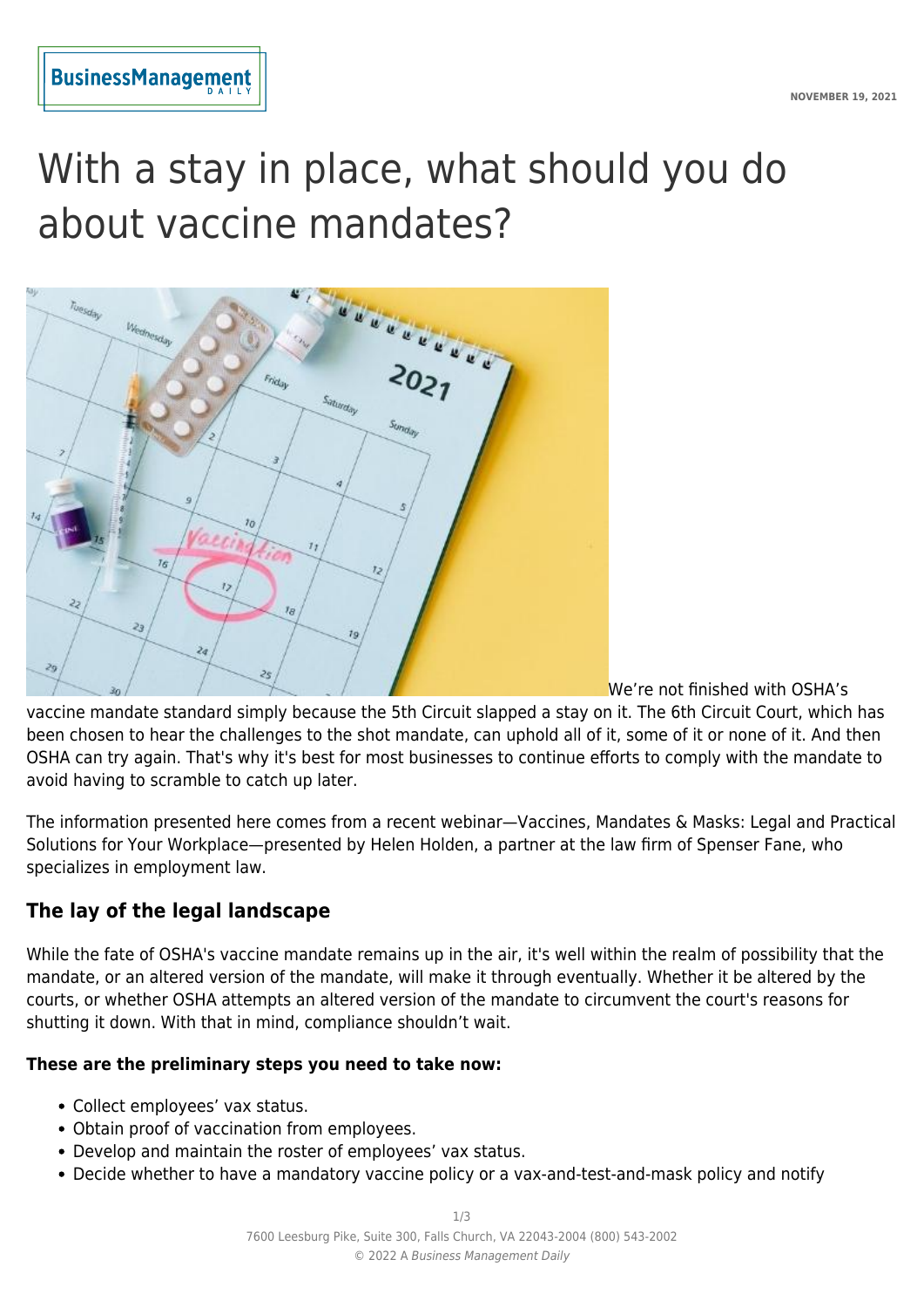employees of your decision.

Holden also noted you don't have to wait for any court to uphold the validity of OSHA's mandate. You can impose your own mandate as courts are upholding private mandates. While many companies have avoided doing so, the mandate, even though it's caught up in the court system, may provide the protection some companies need to feel comfortable moving forward with their own mandates.

#### **Counting 100+ employees**

OSHA's emergency temporary standard covers employers with 100 or more employees on the payroll. OSHA set the 100-employee cut off, according to Holden, because it thought employers of that size are robust enough to handle the mandate's requirements.

All employees working at all locations must be counted when determining the 100+ employee limit, which seems easy enough. Not so easy, however, is determining whether related companies need to combine their payrolls. According to Holden, related companies need to combine their payrolls if matters of workplace safety are jointly administered. It's similar, she pointed out, to how FMLA matters are handled by related companies.

When do you count? Holden stressed counting is on a rolling basis, which means you'll need to plan to count on a recurring basis. She gave this example:

- On Dec. 1, an employer has 90 employees. Result: The employer isn't covered
- On Jan. 4, the same employer has 95 employees. Result: The employer still isn't covered
- On Jan. 15, the same employer has 105 employees. Result: The employer is covered and must now comply, even though as originally written, the shot mandate requires employees to receive shots by Jan. 4.

## **Employee relations**

The shot mandate is contentious. Dealing with resistant employees presents its own difficulties.

Holden said you can ask job applicants if they're vaccinated and you can request applicants to present proof. If you have a shot mandate, you can reject an applicant who isn't vaccinated. You should inform applicants why they've been rejected, she added, while at the same time, making sure they don't need an accommodation, she stressed.